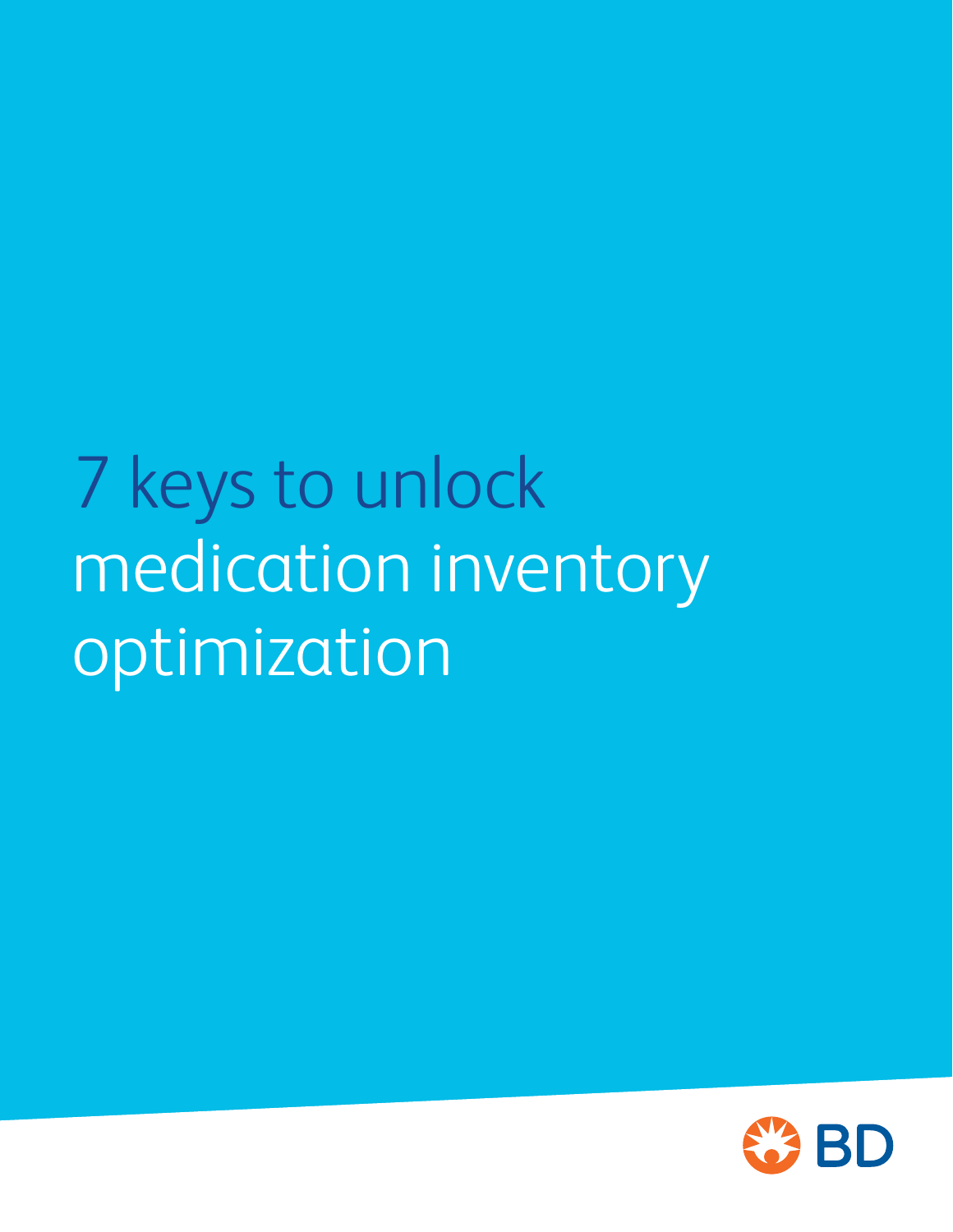### **OPTIMIZE NOW**

## Be Prepared for What's Next

As healthcare professionals dedicated to the relentless pursuit of patient care, you have no doubt experienced the minute-by-minute unpredictability of a hospital environment. You need a medication inventory management solution that enables you to be prepared for whatever comes your way.

**The BD solution provides a source for connected, automated medication inventory management—giving clinicians the precious time they need to make decisions for vulnerable patients.** 

In this eBook, we'll give you the keys you need to unlock the knowledge to make the most of your medication inventory management practice and help you achieve these goals:

- Manage costs
- Save time
- Enhance patient care

Each key will help you attain medication inventory optimization today to gain visibility and create efficient workflows for a more successful tomorrow.

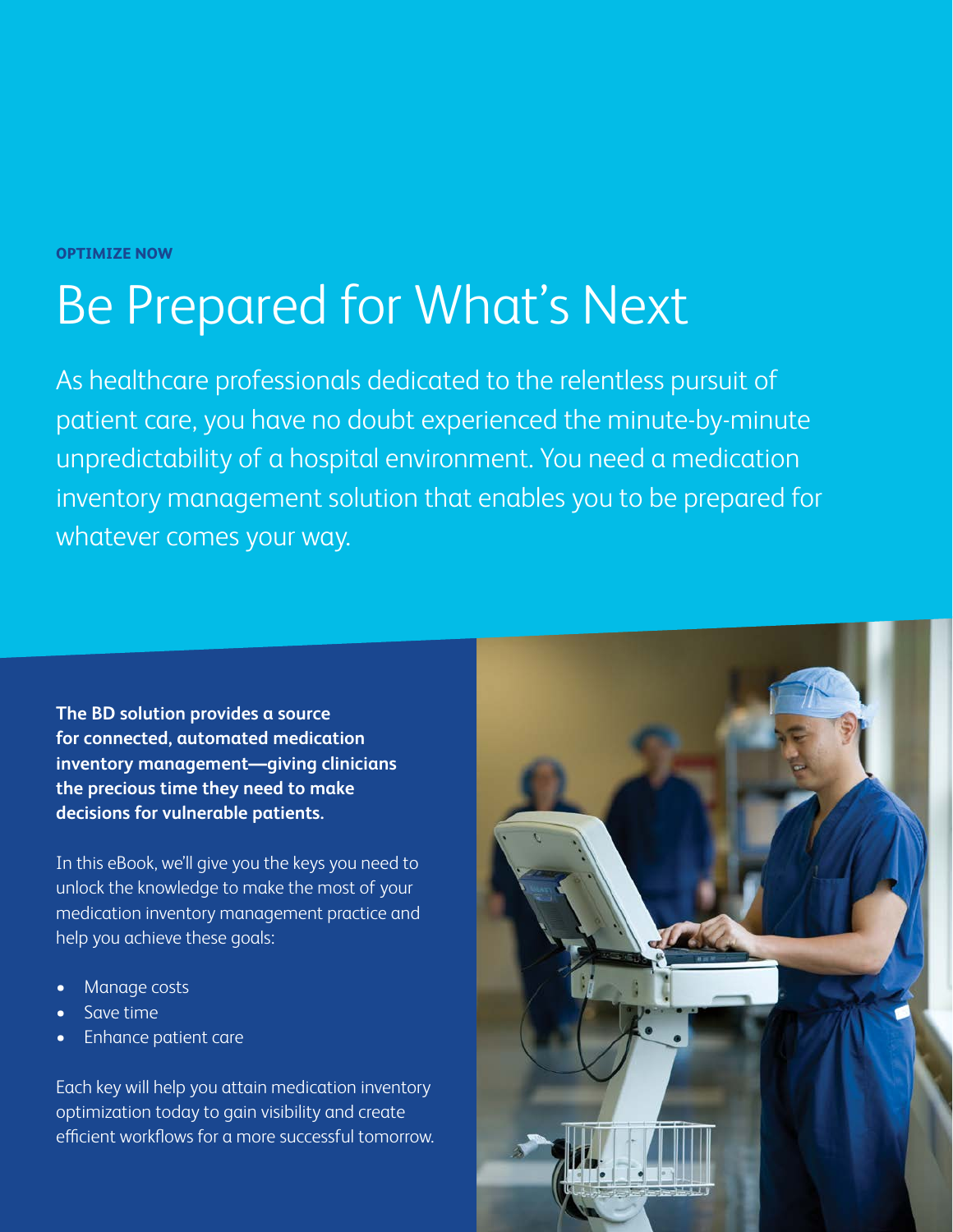Instead of extracting data from multiple sources, we want to have one source for managing the inventory adjustments, and that's really this optimization tool. **"** Instead of extracting

**David Webster, RPh, MSBA**

*Associate Director of Pharmacy Operations, Assistant Professor of Clinical Community and Preventive Medicine, University of Rochester, Strong Memorial Hospital, discussing the benefits of HSIO1*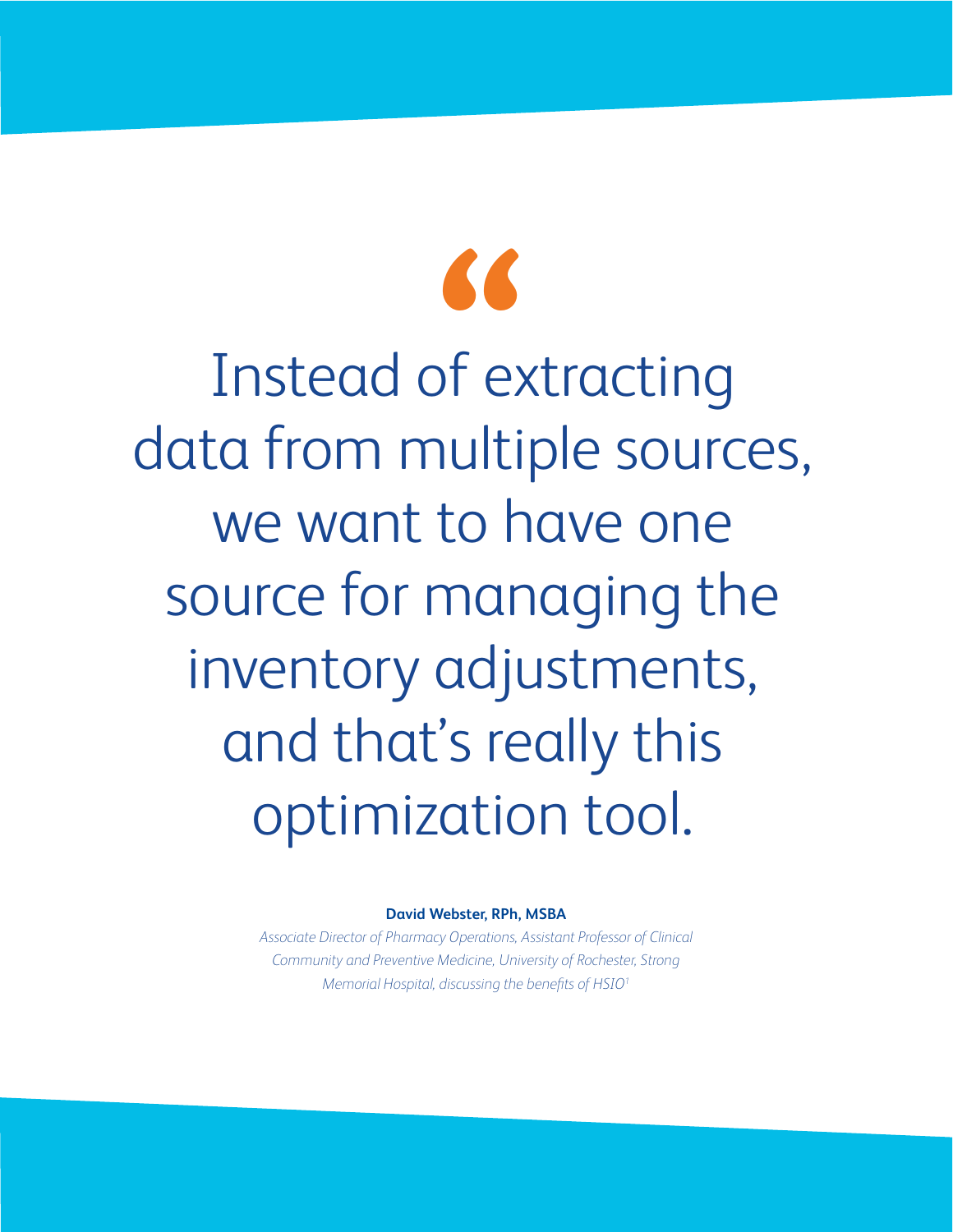**CONTENTS**

# 7 keys to unlock medication inventory optimization



- **[Automate](#page-6-0)** *Better connectivity, putting you in control*
- **[Streamline](#page-8-0)** *Less is more efficient*
- **[Enhance Care](#page-10-0)** *Empower people to focus on patients*
- **[Accelerate](#page-13-0)** *The data you need, when you need it*
- *Adapt to your needs* **[Customize](#page-16-0)**
- **[Cut Costs](#page-18-0)** *Boost returns*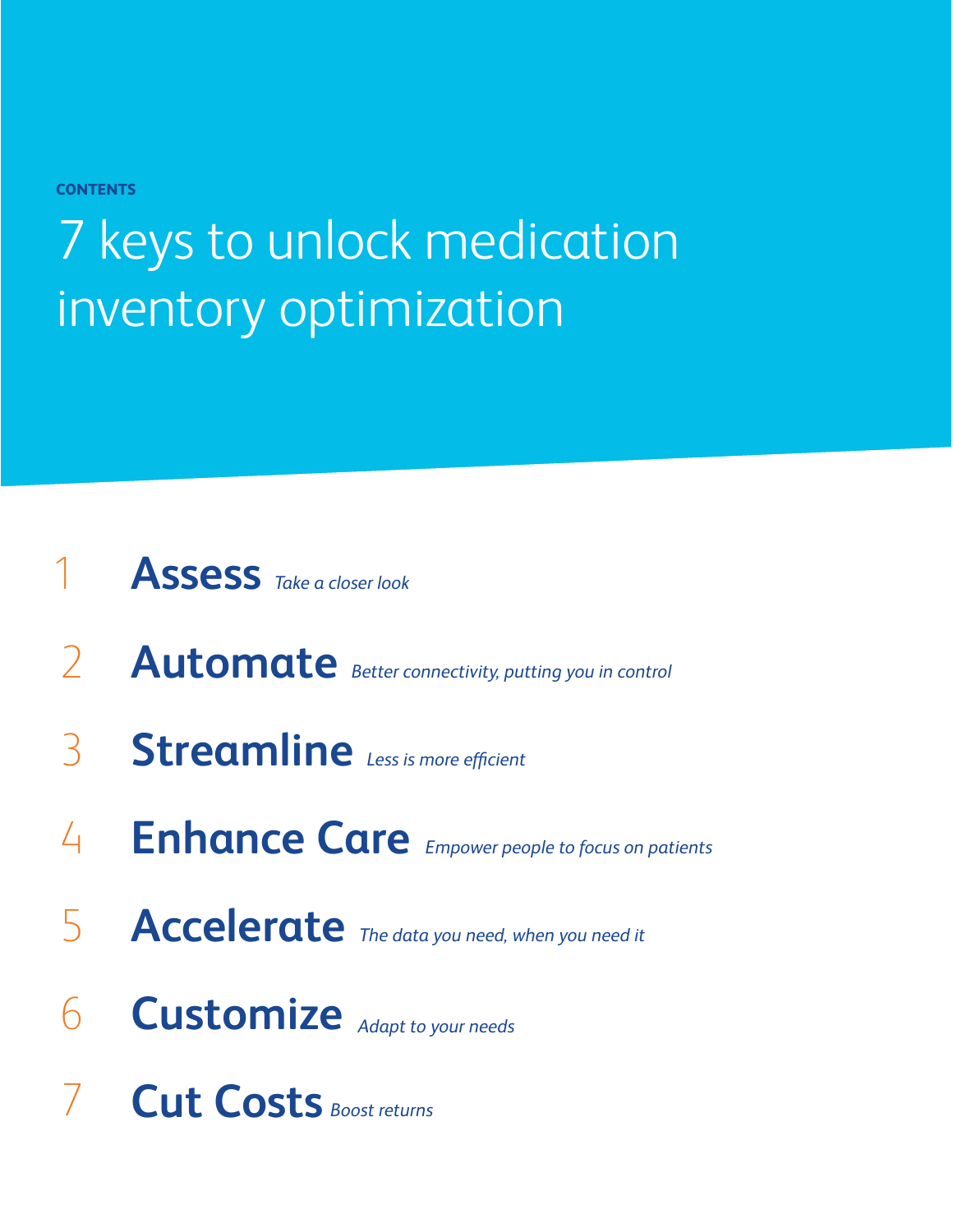<span id="page-4-0"></span>**KEY 1: ASSESS** 

## Take a closer look

Regardless of how your organization is operating, there is always space for safer and smarter medication inventory management.

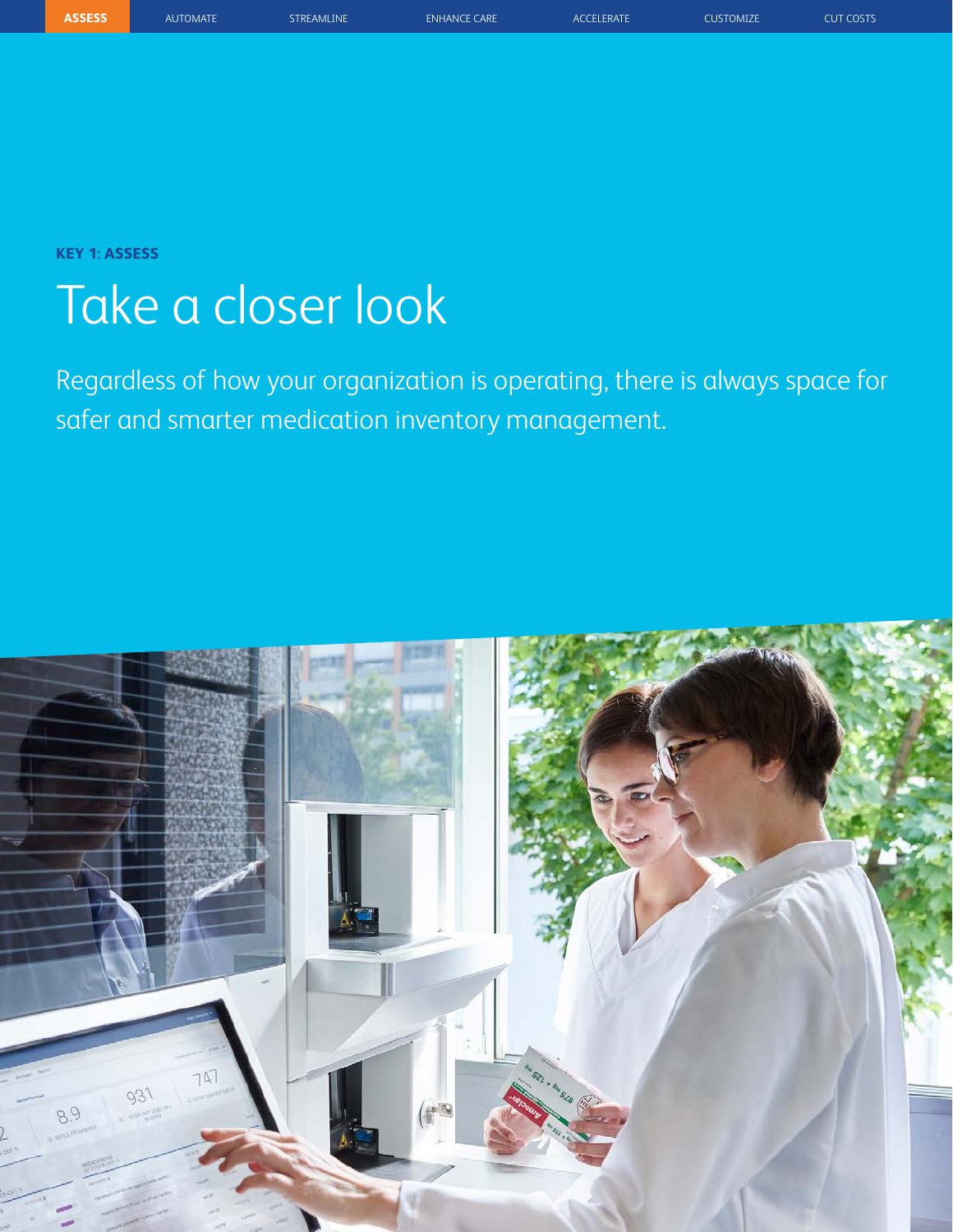### **Does your current medication inventory management solution have you prepared for what's next?**

### Consider this:

Do you have full visibility into medication availability?

Are you able to manage medication inventory costs?

### **1 2 3**

Can you optimize workflows to help remove roadblocks for your staff?

**Public health crises can put unexpected pressure and strain on healthcare systems. These situations can expose and highlight major gaps in the inventory management system, leaving patients at risk of not receiving crucial therapies.**

A critical step in achieving medication inventory optimization is to uncover the gaps in central pharmacy and overall drug distribution, to help ensure that the right medications are ready for patients. With a platform that organizes and tracks a multitude of drug products, you can experience scalable inventory management in ways you've never been able to visualize before. And that can better prepare you for whatever the future might hold.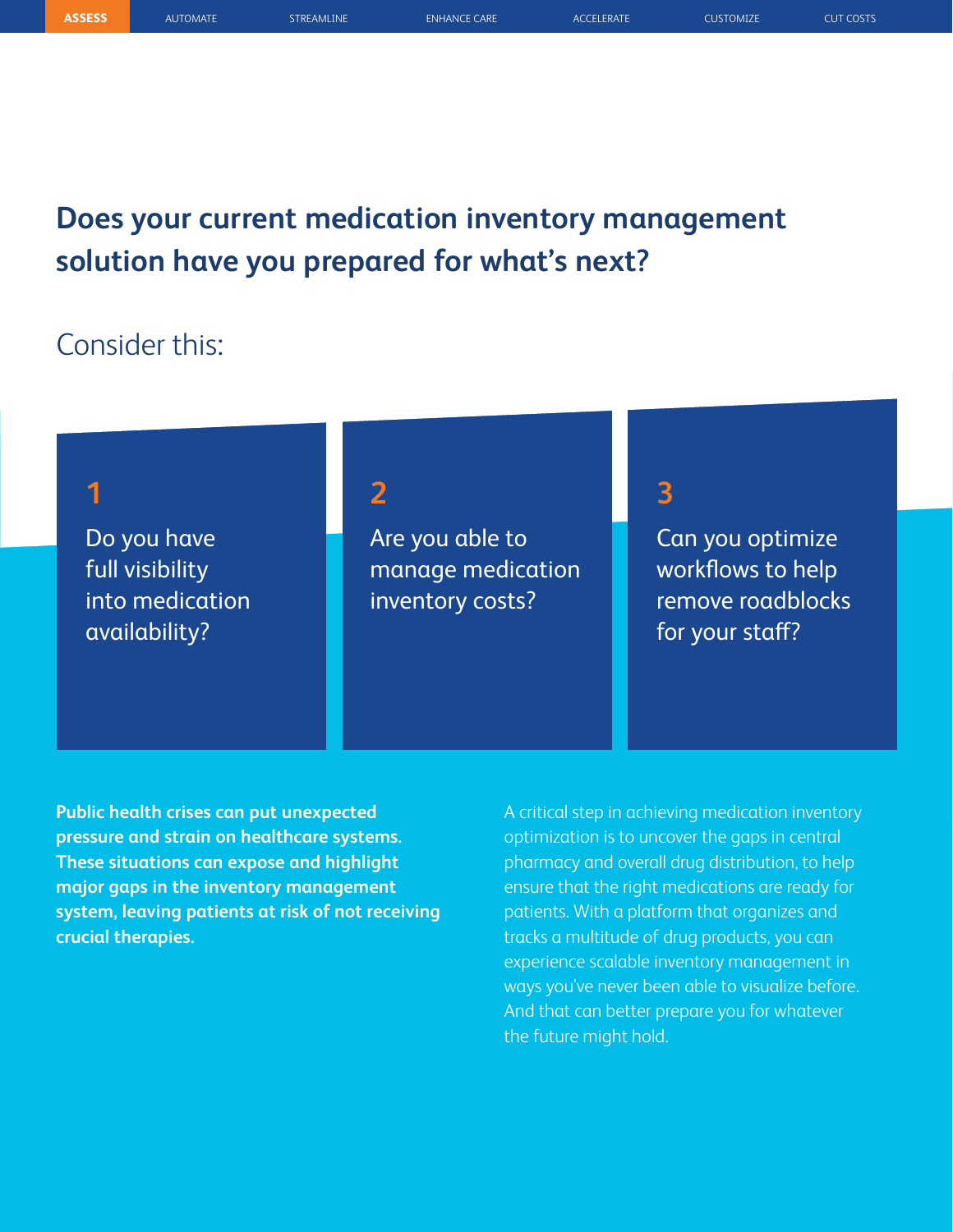<span id="page-6-0"></span>**KEY 2: AUTOMATE**

## Better connectivity, putting you in control

Once you've assessed your current practices, you can think about managing inventory through automated workflows. These processes efficiently and accurately procure, pick, prepare, check and track medications with little manual input—making it easy and effortless to see where medications are and where they need to be.

### **Automated benefits**



### **Save time**

Automate reorders based on par levels and reduce total inventory management time by 89%.<sup>2</sup>

### **Gain visibility**

Reduce medication expiration waste by 58%.<sup>2</sup>



### **Improve availability**

Decrease stockout rates by 47% on average, without overbuying.3

### **Automated recommendations can help:**

- Adjust par levels
- Minimize stockout rates
- Reduce overstock
- Positively impact expiration waste
- Promote distribution accuracy

Which can give your team the power to react faster to changing patient demands.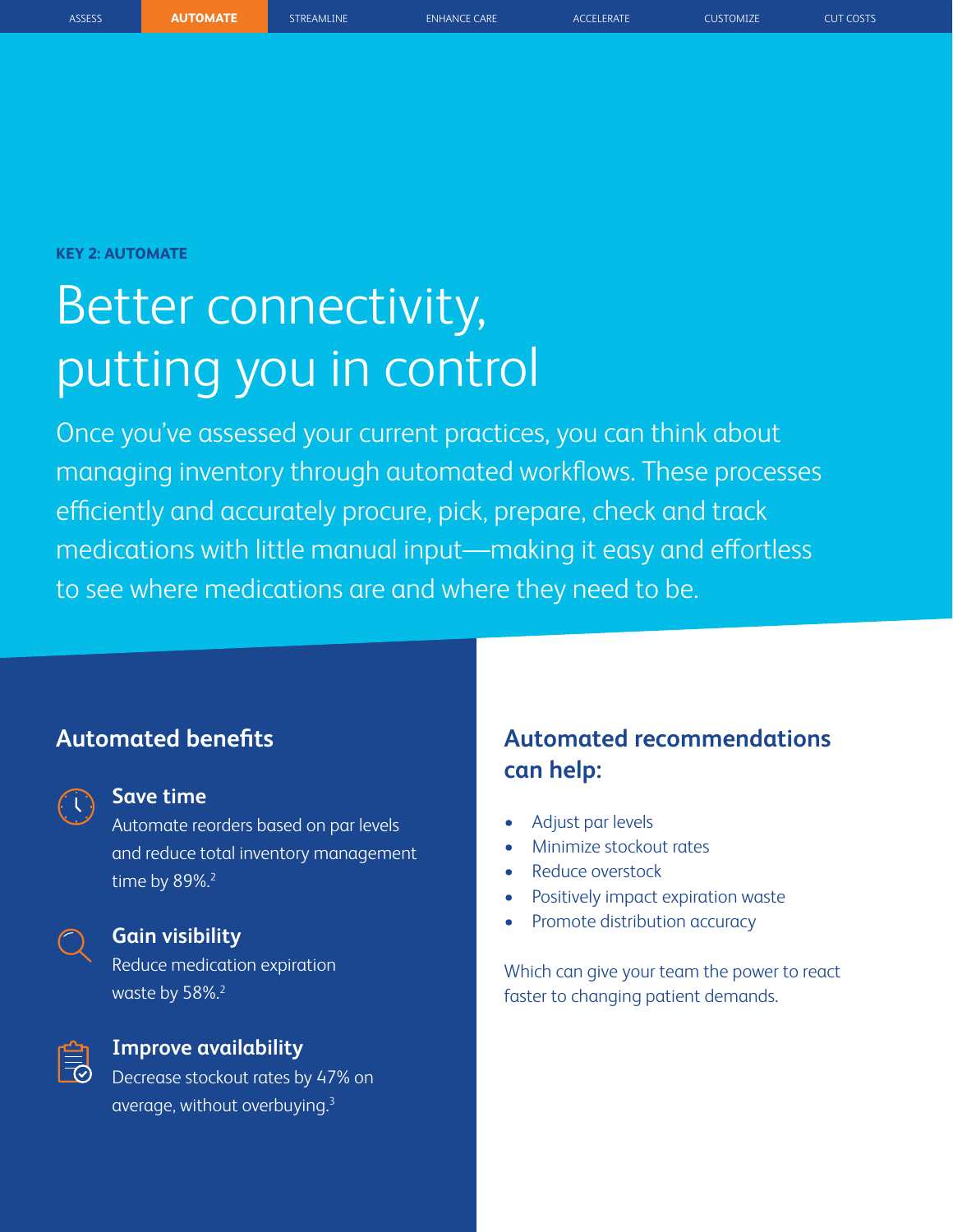## **Pharmacy buyers can spend up to four hours a day**  on the medication procurement process, including checking inventory shelves and visually inspecting medication bins.<sup>4</sup>

A connected medication inventory management process automatically creates a holistic view that helps you and your staff work more effectively. Inventory optimization solutions from BD work together to create automated recommendations that can help mitigate manual procurement processes and inspections.

### **BD PYXIS™ MEDSTATION™ ES**

Helps clinicians efficiently dispense the right medications, for the right patients, at the right time.<sup>5</sup>

### **BD PYXISTM LOGISTICS BD HEALTHSIGHTTM**

**INVENTORY OPTIMIZATION** Enables more efficient central pharmacy operations with the goal of inventory reduction and improved inventory turns.

Employs barcode-assisted technology to facilitate accuracy, helping to alleviate employee stress associated with variation and uncertainty.

Improves visibility into your inventory, offering automated data aggregation that leads to actionable insights.

Provides medication alerts through an integrated, web-based dashboard which helps with cost avoidance.

Combining the power of BD HealthSight™ Inventory Optimization with BD Pyxis™ Logistics can even help you analyze usage patterns to better determine refill frequencies and make recommendations on moving stock from low-use to high-use areas.

**Optimizing inventory management at the health-system level enables a clear line of sight to track and manage all your inventory—across every location. This can free up your clinical staff to direct their energy toward patient care.**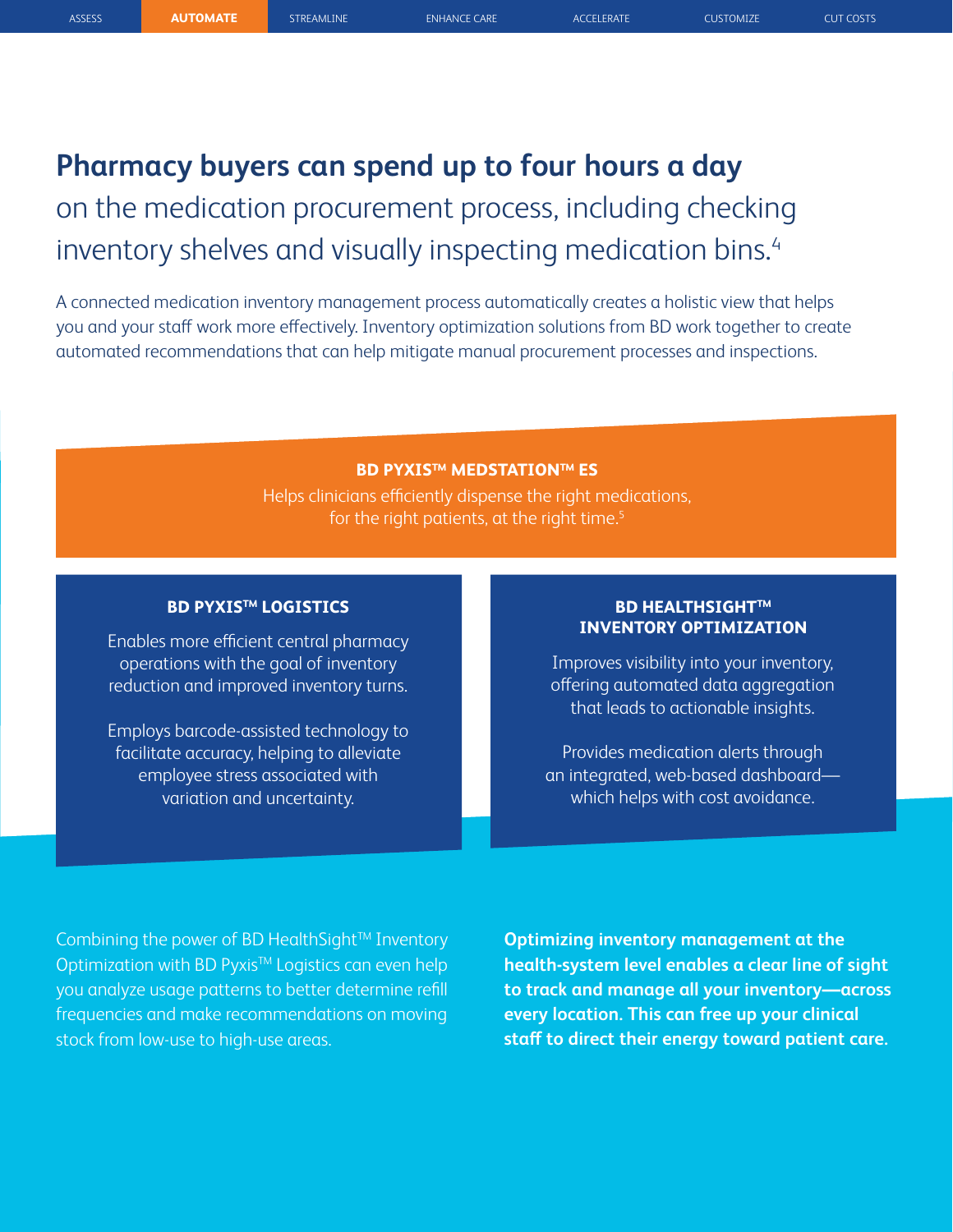<span id="page-8-0"></span>**KEY 3: STREAMLINE**

## Less is more efficient

Automated workflows help eliminate inefficiencies and streamline processes. This allows your pharmacists, nurses and techs to focus on providing the best care possible at the lowest cost. Your medication inventory management solution can help standardize processes, facilitate regulatory compliance and save time.

**Because of the streamlined interoperability of BD, nurses in one case study spent:**

**less time 30% 32%**

**removing medications6**

**less time on morning medication passes per patient6**

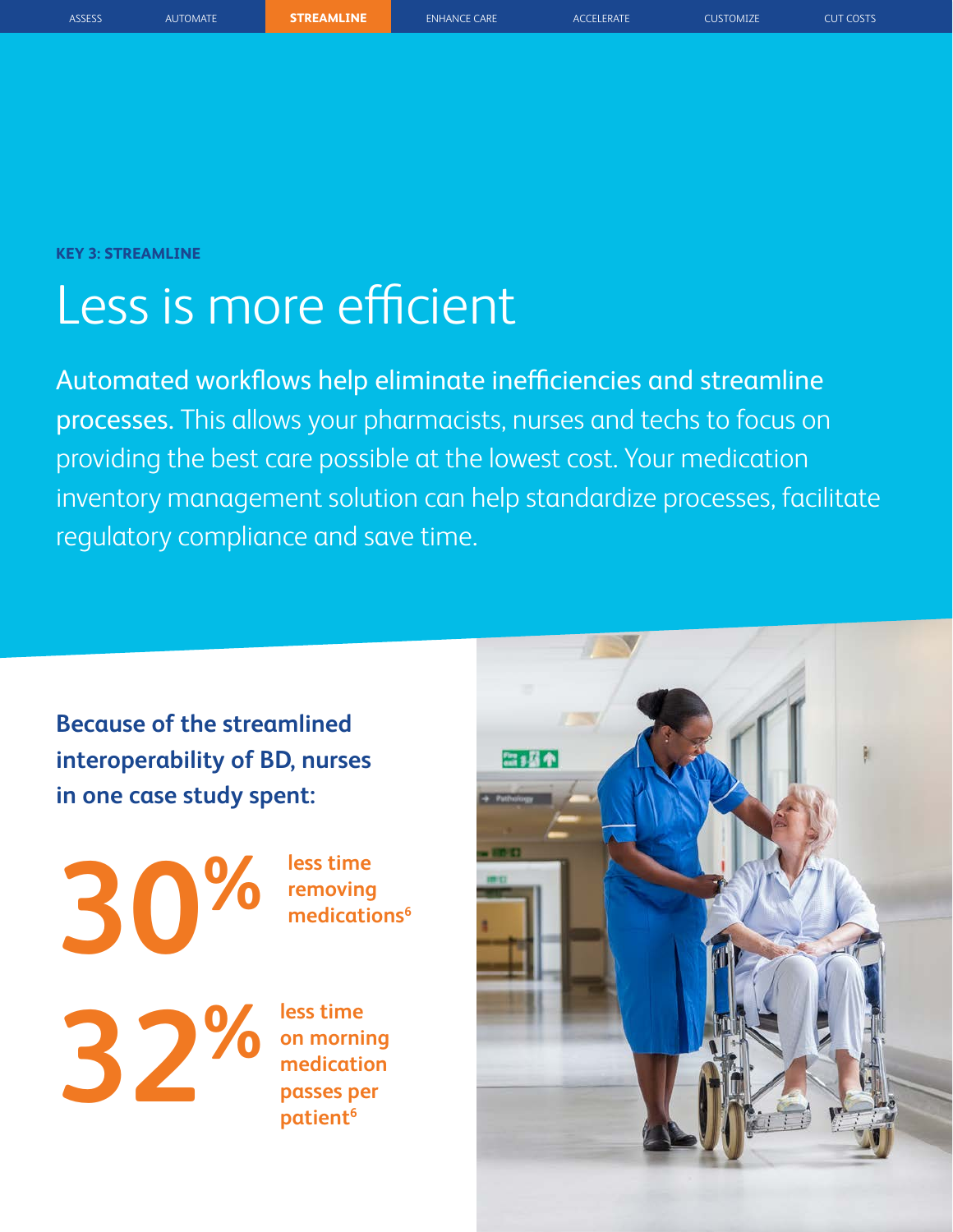A single medication management source that exchanges information with existing systems and a unified formulary **allows your team to focus on their strengths and accelerate the speed of patient care.** 



**CLINICIANS** can engage with patients.



**PHARMACY AND IT** can work to improve efficiencies and mitigate costs.

*This transparency often leads to fewer staff frustrations.*

**Our solutions can analyze usage data on stockouts and refills during set time periods to determine optimal refill times. This reduces tech workflow conflicts with care teams—when a nurse needs to get a medication to a patient, it can be restocked before they get to that cabinet.**

Advanced analytics can also help make refill trips more efficient, working toward one major replenishment per day—saving time and alleviating stress associated with misplaced meds.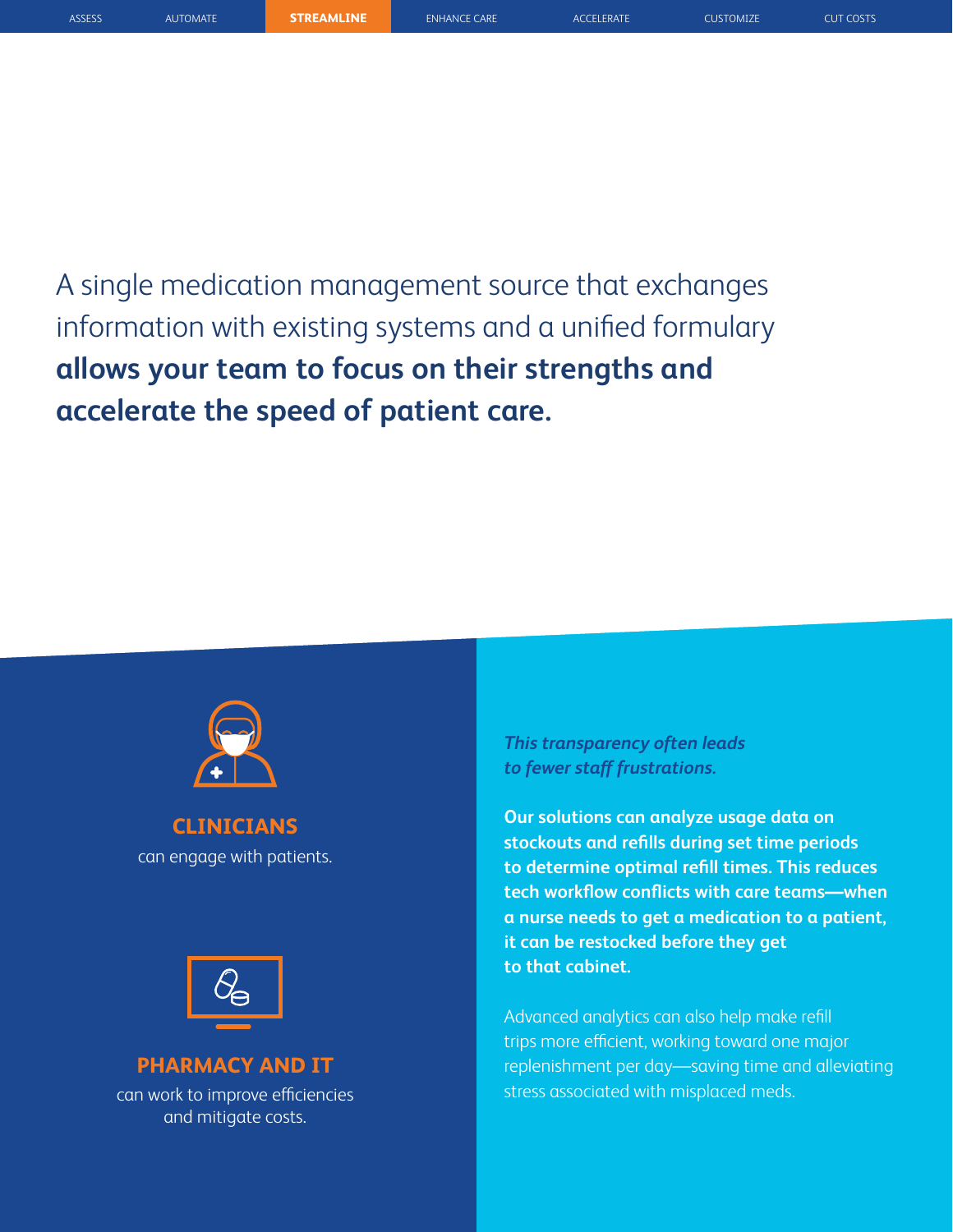<span id="page-10-0"></span>**KEY 4: ENHANCE CARE**

# Empower people to focus on patients

Your medication management system should ultimately benefit patients. That's only possible when staff are able to provide focused care—especially during critical times of uncertainty. A disconnected system means disruptions and delays—connected BD solutions help ensure medications are where they need to be, allowing staff to regain focus on patient care.

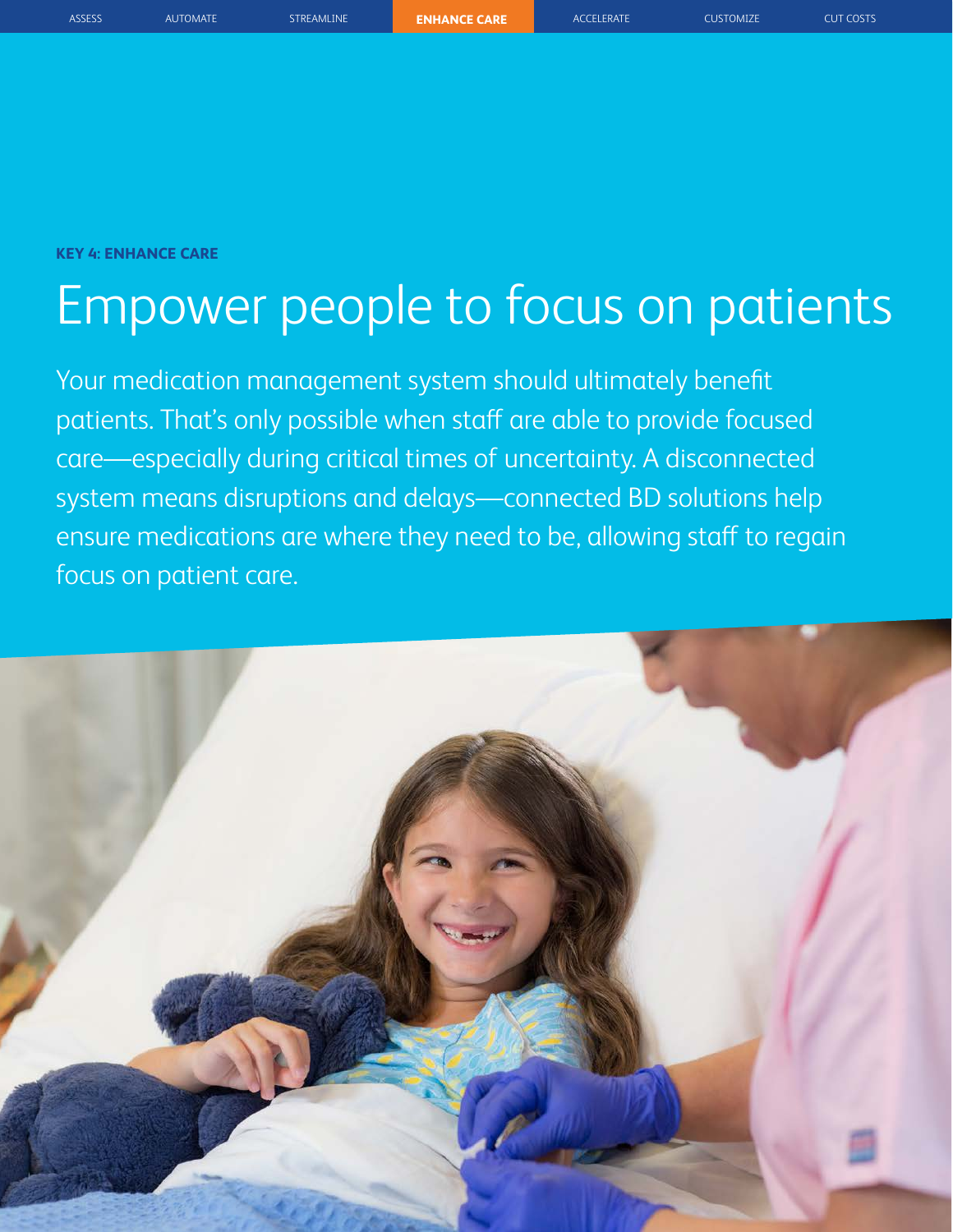## **Common barriers impacting care:**

**Up to 38%**

**of a nurse's time is spent on non-value-added activities:** searching for medications that are unavailable, delayed documentation and unnecessary or redundant communication.7

**of nurses witnessed a medical error** resulting from a lack of coordination among medical devices in a hospital setting.<sup>8</sup>

# **93% 50%**

**of nurses surveyed agree that medical errors could be reduced** if medical devices were connected to share data with each other automatically.9

You spend countless hours just making sure that all formularies in all of your systems match up, but when you make this system automatic with BD Pyxis<sup>™</sup> Logistics, you get more time **for attending to patients, the people that need your time the most.**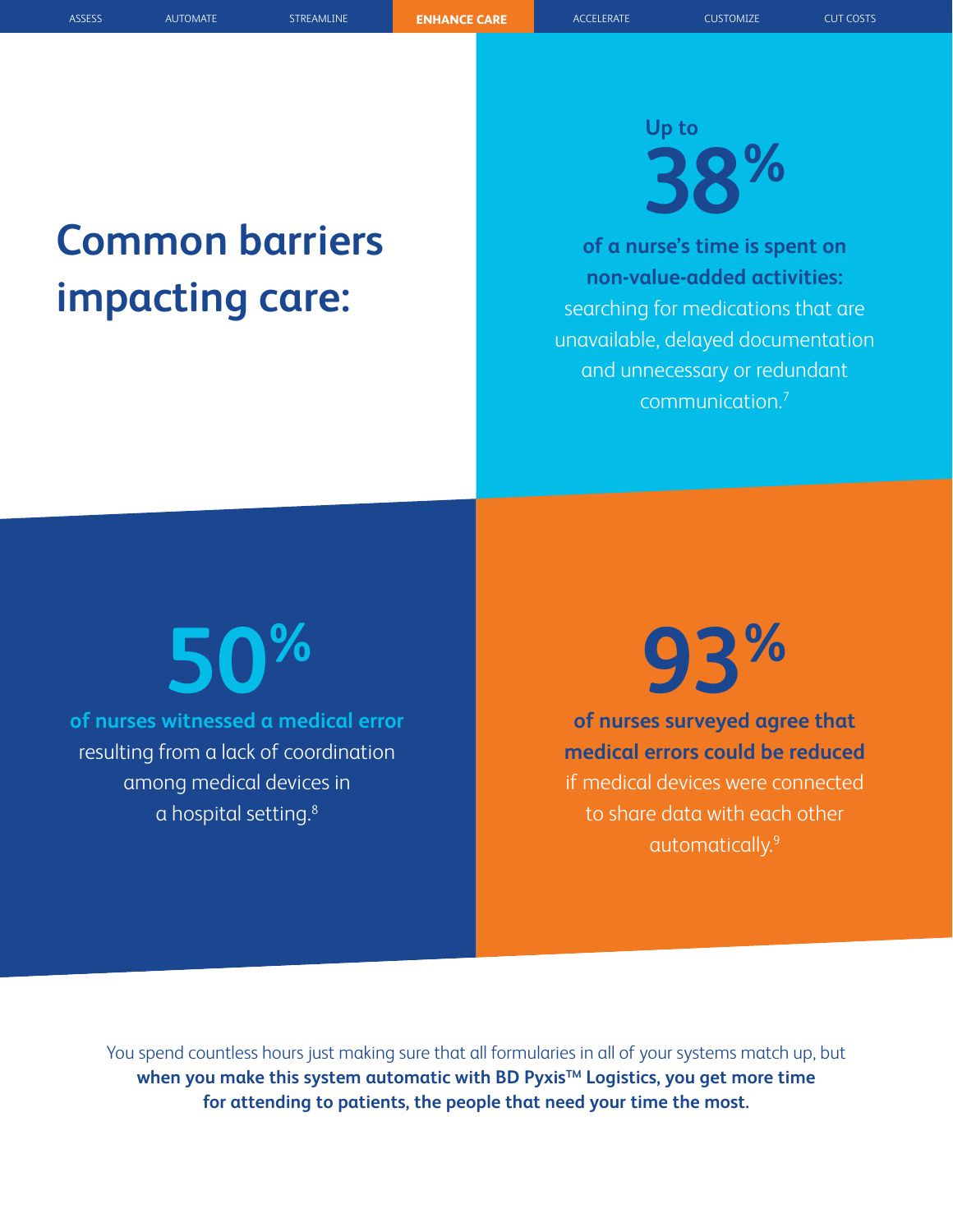**Finding efficiencies for pharmacists and nurses to locate medications, know what is readily available and get what they need can result in better care, more confidence and increased job satisfaction.** A unified system is effective in removing some of the management burden on pharmacists so that they are able to spend more time in a clinical role, taking care of patients.

*With inventory optimization from BD, it's possible to achieve better care solutions.*  With BD inventory management solutions, like BD Pyxis™ MedStation™ ES, nurses can:

Assign patients to themselves for the day

Access patients' medications and schedules **1 2 3 4**

Create daily care plans for patients

Automatically track and record patient medication use

**When nurses have unhampered access to the medications they need at the right times, they can provide trusted patient care and are better able to jump in to provide additional support when help is needed.**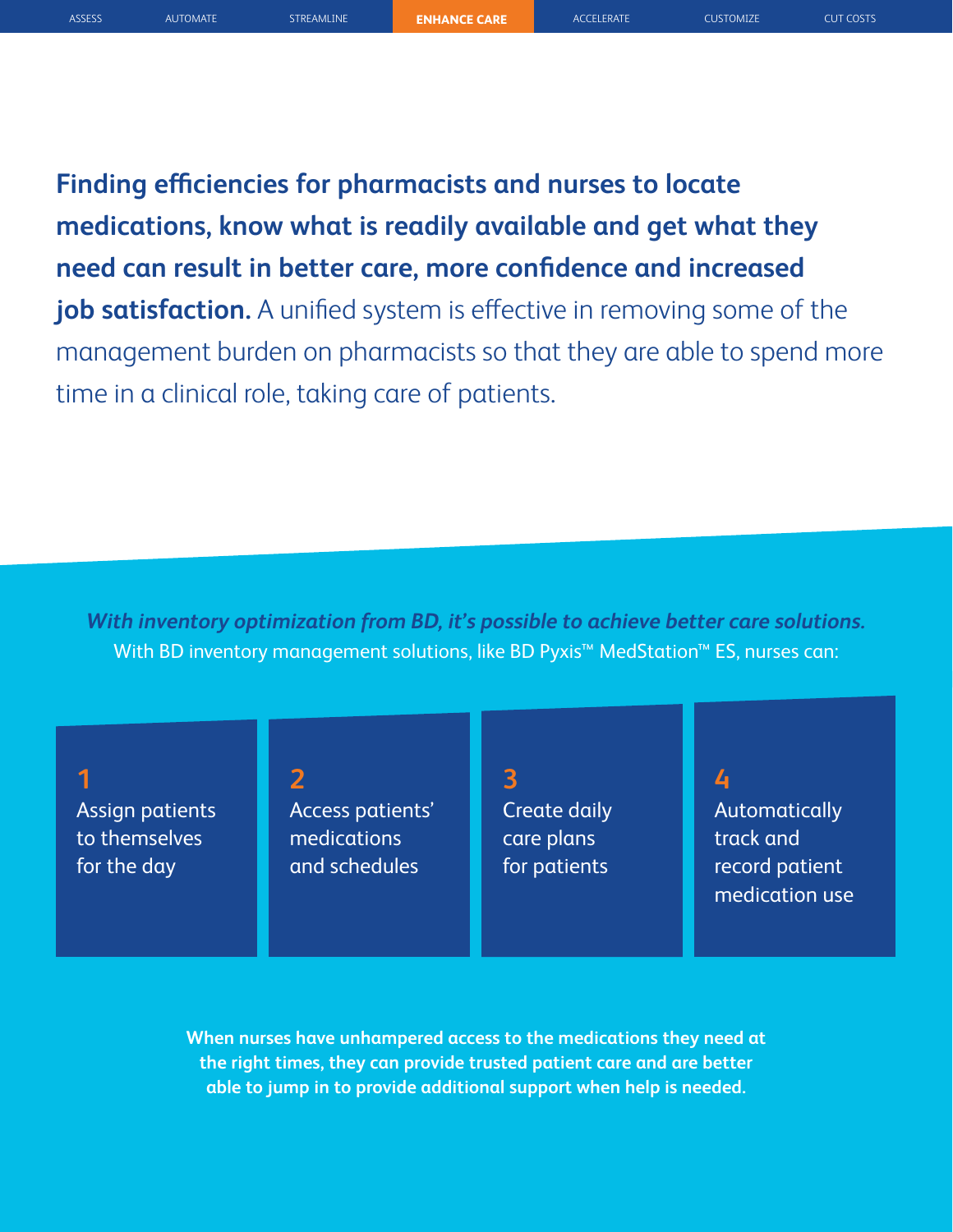### <span id="page-13-0"></span>**KEY 5: ACCELERATE**

## The data you need, when you need it

Effective data, analysis and reporting are key to continually optimizing workflows and controlling costs. With BD HealthSight™ Inventory Optimization, not only can you access comprehensive data and actionable insights, but you can easily drill down to target the data you need in the moment. Having the right data and analyses at the right time accelerates smarter decision-making and boosts performance.

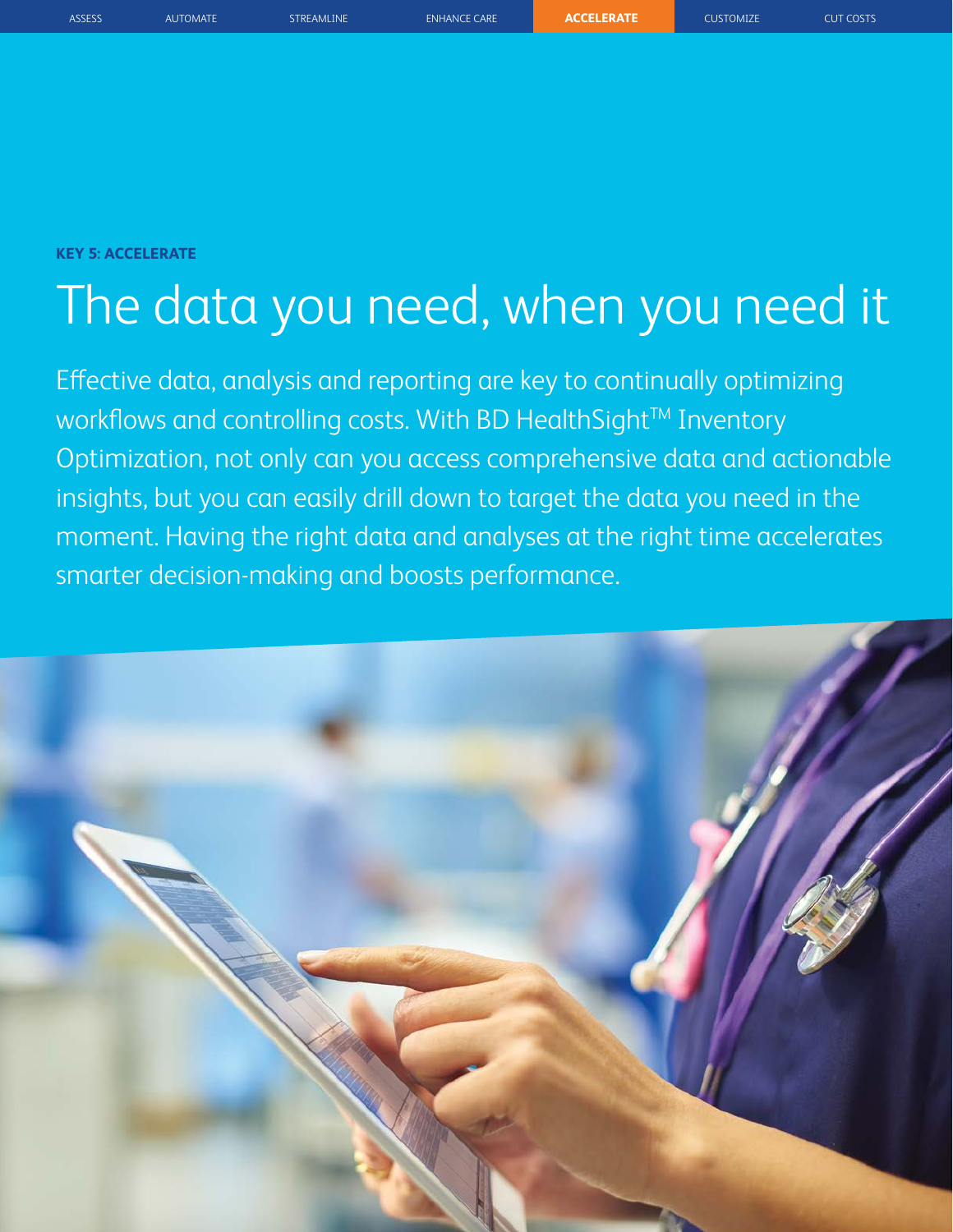### **Data management goals**

When you have the right data, organized effectively with one single management source, your data does more for you and your patients.



**Usage Pattern Reporting**

Establish benchmarks to better understand stockouts, refills, days unused and expirations.



**Automated procurement**

Highlight and procure all medications and maintain min/max levels, automatically.



**Pharmacy preparedness**

Automate par levels and monitor critical medication requirements and priorities.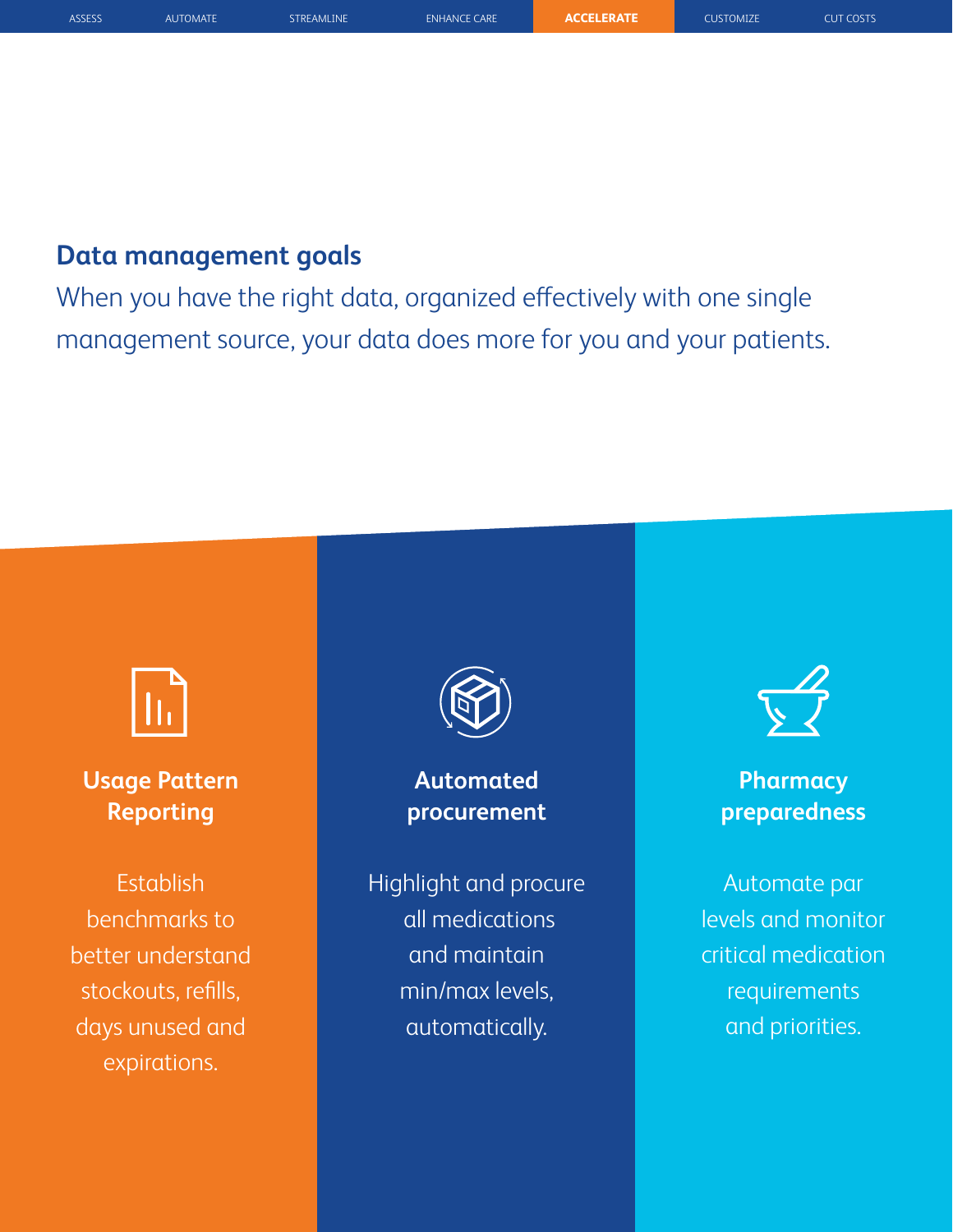Your technicians are walking the shelves daily, manually counting stock to see what needs to be ordered—leaving ample room for human error and inaccuracies.

**You should have one source for inventory management. BD HealthSight™ Inventory Optimization can holistically analyze data and make recommendations for optimization.** 

### **With BD HealthSight™ Inventory Optimization you can:**

- Effortlessly check inventory levels
- Track medication usage
- Benchmark par levels and automate inventory management
- Prepare for new medications out on the market
- Accept recommendations and make changes within the system that automatically update both the servers and BD Pyxis<sup>™</sup> MedStation<sup>™</sup> ES

**With this optimization in place, manual time spent on multiple machine trips to update stock movement can be greatly reduced, improving day-to-day workflows.** 

The system also allows you to easily look back and see how your changes have improved over time, in order to plan ahead. A singular standardized system for data management and medication inventory results in thousands of hours saved on manual management.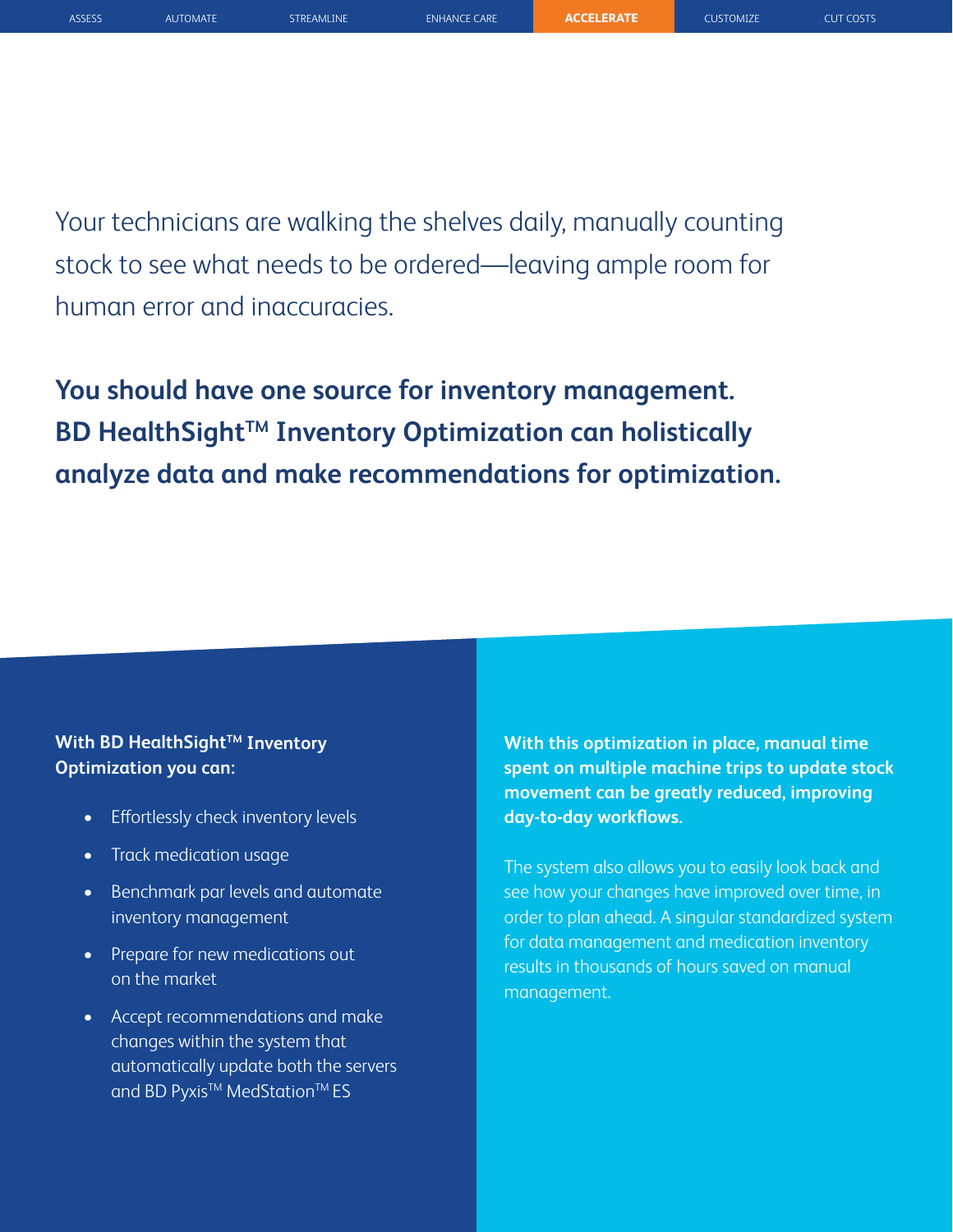### <span id="page-16-0"></span>**KEY 6: CUSTOMIZE**

## Adapt to your needs

Your system should create a positive impact without disrupting the productive processes your organization already has in place. If a system is easily adaptable from the start—and leverages your existing IT solutions—it makes follow-through all the more effortless. You need a flexible and scalable system that can be customized to your ever-evolving needs.

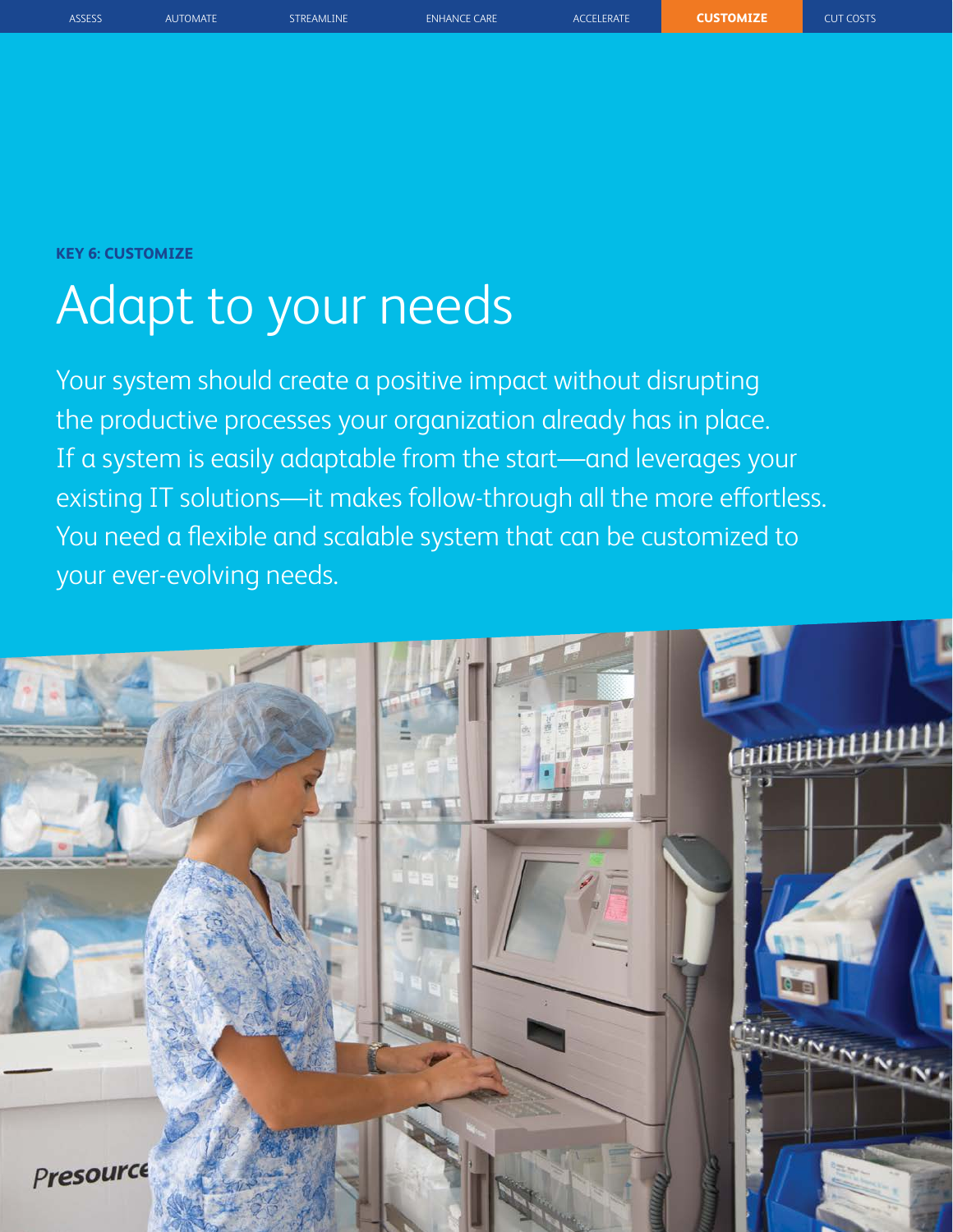### **We make implementation easy**



### **Streamlined Integration**

Utilizes your current interface and data to create a smarter cohesive system



### **Painless tech**

Does not require significant IT to install or maintain



### **Accessible to everyone**

Can be implemented by frontline staff and easily adopted in daily workflow

Whether your current medication management system is working sufficiently or requires improvement, it's probably not doing everything everyone needs.

- Does IT spend considerable time maintaining your systems?
- Do newly acquired hospital facilities have a difficult time adopting your existing technology?

**It is possible to implement a system across all locations that has the flexibility and modularity to integrate with your current system.**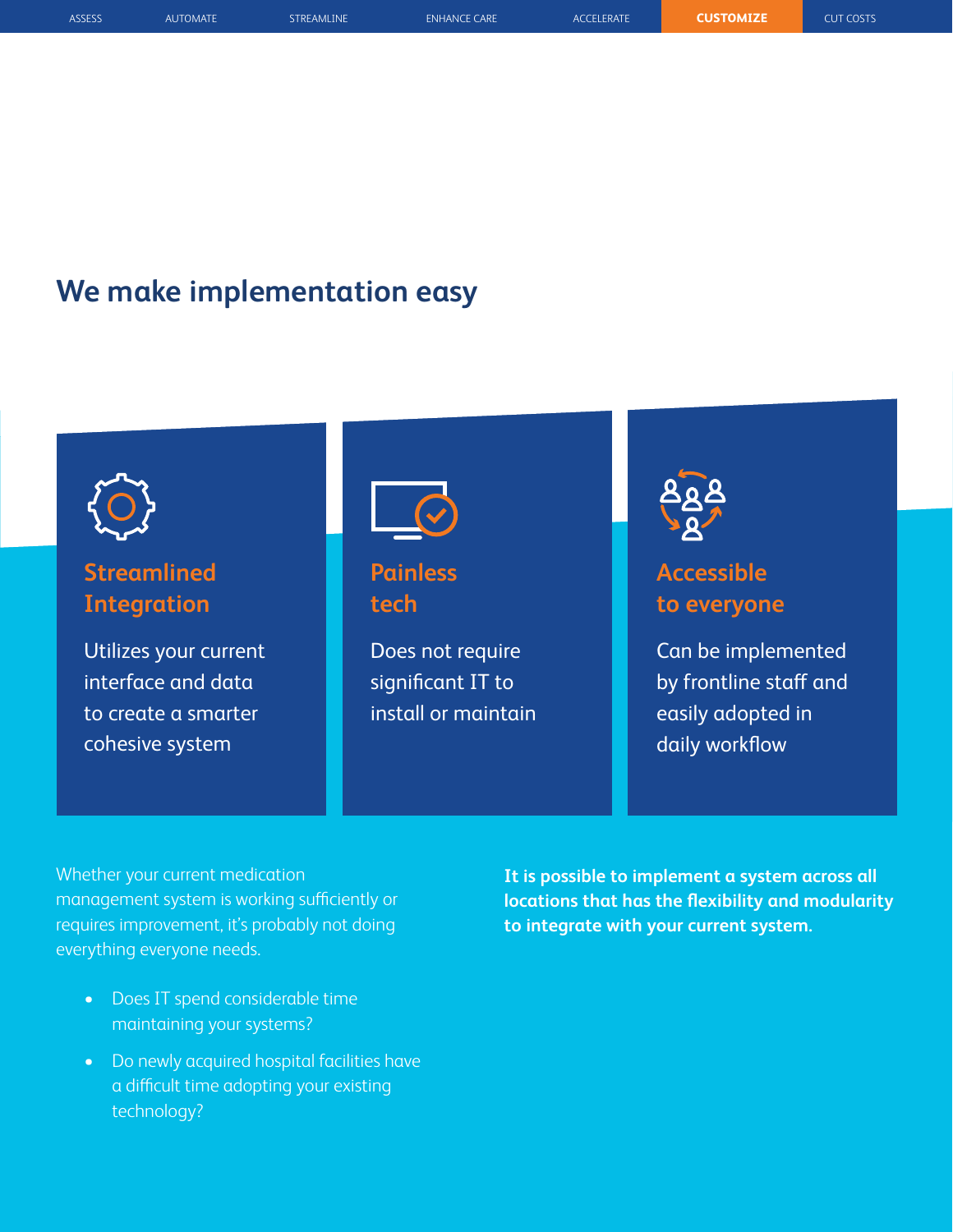**KEY 7: CUT COSTS**

## Boost returns

Implementing a single-source inventory management solution can help you realize cost savings while boosting returns. Use the power of technology, analytics and expert services to mitigate carrying costs, avoid expired or wasted inventory and save on labor costs.

**BD systems' near real-time connectivity helped achieve an**

**80%**

**decrease in stockouts.10**

<span id="page-18-0"></span>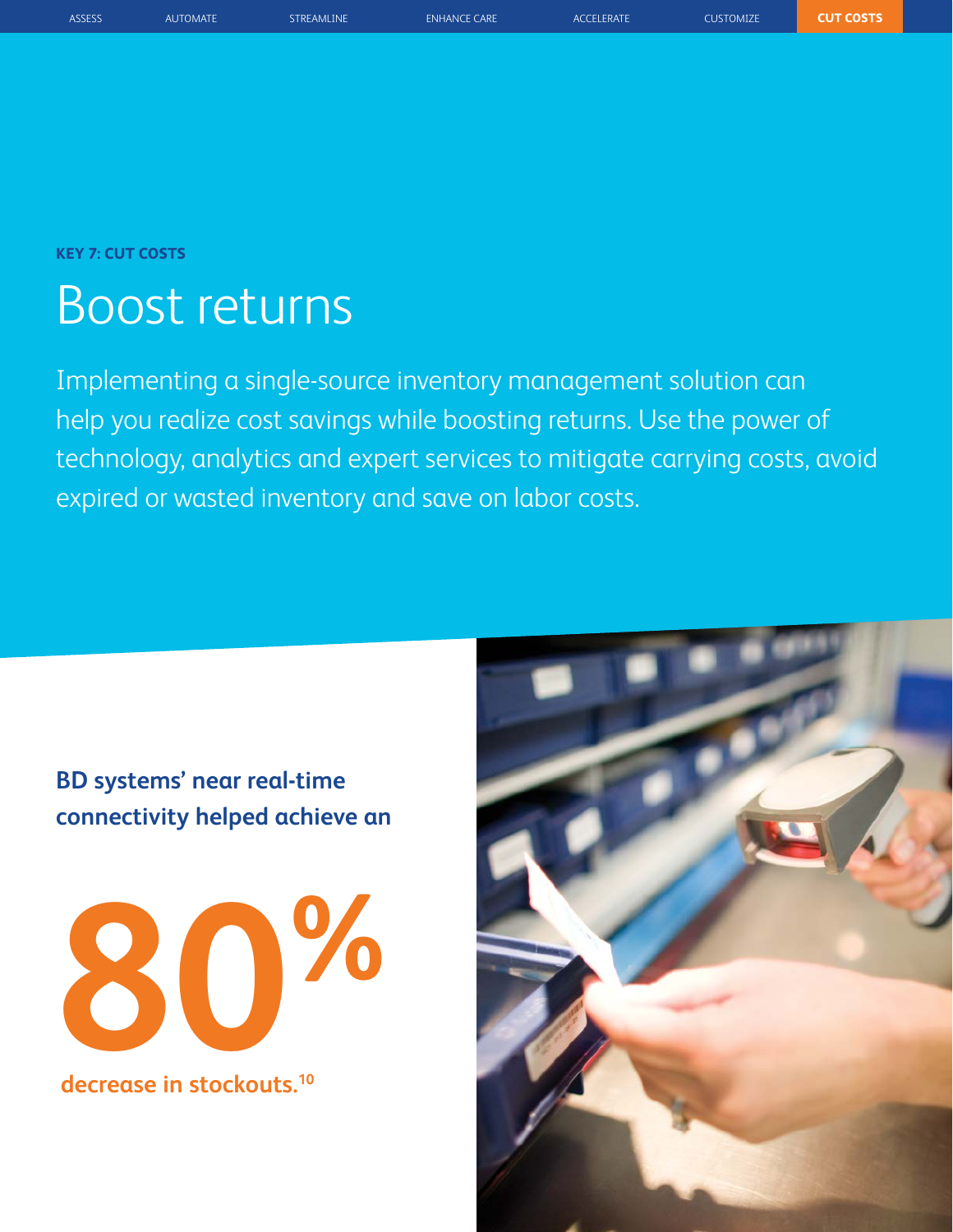[ASSESS](#page-4-0) [AUTOMATE](#page-6-0) [STREAMLINE](#page-8-0) [ENHANCE CARE](#page-10-0) [ACCELERATE](#page-13-0) [CUSTOMIZE](#page-16-0) **CUT COSTS**

## **We're here to help** you get the right medication to the right patient, at the right time.<sup>5</sup>

### BD can be your partner in:

| <b>Improving</b><br>inventory carrying<br>costs                 | <b>Avoiding</b><br>wasted medications<br>by recommending<br>automatic changes<br>to medication<br>inventory levels | <b>Shifting</b><br>potentially unnecessary<br>medications you<br>currently have in stock<br>to other areas where<br>they are needed most |
|-----------------------------------------------------------------|--------------------------------------------------------------------------------------------------------------------|------------------------------------------------------------------------------------------------------------------------------------------|
| <b>Alerting</b><br>you to move<br>soon-to-expire<br>medications | <b>Cutting</b><br>back on unplanned<br>trips to automated<br>dispensing cabinets                                   | <b>Improving</b><br>stockout rates and<br>medication availability<br>through automated<br>recommendations                                |

How often do technicians need to run a single medication order up to the floor? How often do pharmacists exit their workflow to address a repeated order that was stocked out?

**Leverage and build upon your existing BD Pyxis™ dispensing cabinet investment to implement an integrated medication inventory management approach and achieve increased workflow efficiency for pharmacy and nursing.**